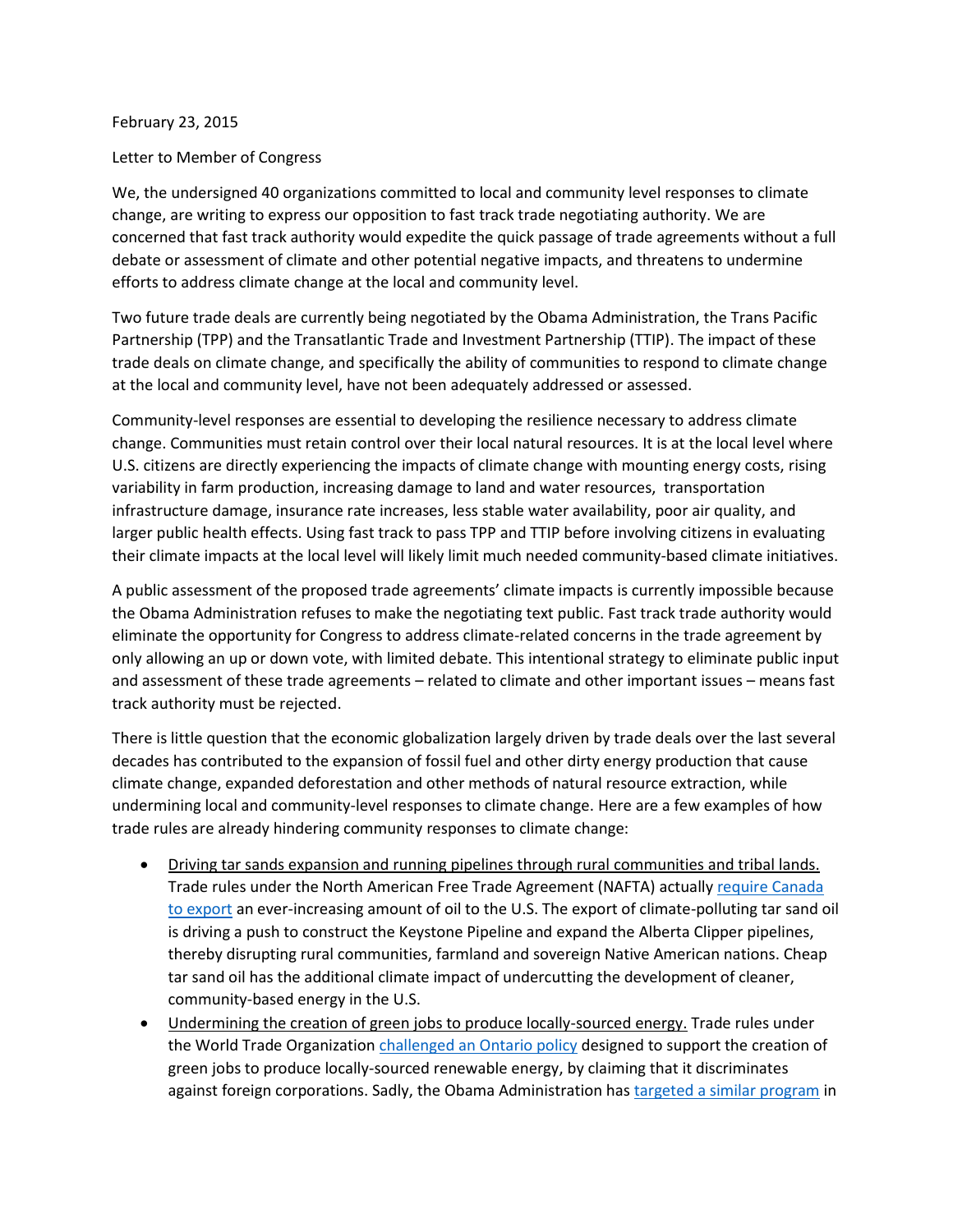India. A number of U.S. state programs and local programs to support local, clean energy production that support local companies and create jobs have been identified as potentially violating existing trade rules.

- Challenging support for U.S. farmers growing sustainable, perennial feedstocks for local biofuel and biomass markets. [Farm and energy programs](http://www.iatp.org/documents/sustainability-criteria-biofuel-policy-and-trade-rules) that are available only for U.S. farmers targeting local markets may violate WTO rules. National and state-based policies supporting farmers growing feedstocks for local production of cellulosic ethanol have come under question.
- Granting multinational corporations the right to legally challenge the ability of countries to set their own energy policy. Trade rules have allowed Swedish companies to challenge a German [ban](http://www.economist.com/news/finance-and-economics/21623756-governments-are-souring-treaties-protect-foreign-investors-arbitration) on nuclear energy production, undermining the country's ability to decide what kind of energy it wants to use.
- Weakening the rights of local communities to set prohibitions on fracking in order to protect waterways. Trade rules under NAFTA were used by an energy company [to challenge](http://www.huffingtonpost.ca/2013/10/03/quebec-fracking-ban-lawsuit_n_4038173.html) a Quebec ban on fracking, designed to protect the St. Lawrence River.

There is already evidence that these new trade deals will impact climate-oriented policy. For example, under both the TPP and TTIP the United States Department of Energy would be required to automatically approve all exports of natural gas to countries included in the pacts. Automatic approvals of natural gas export limits would greatly expand the damaging practice of fracking in rural communities around the country. Others see the agreements as a chance to lift the U.S. ban on crude oil exports, another potential source of increased emissions and oil fracking.

Both TTIP and TPP grant multinational corporations' additional legal rights to challenge nearly any local rule or regulation they feel could impact their future profits. These damaging corporate rights provisions, known as Investor State Dispute Settlements, could directly impact the ability of local communities to respond to climate change.

While climate change will affect everyone, it's important to recognize that some communities—often the most vulnerable— will be more affected than others. The same is true for trade agreements – where there are winners and losers in any trade deal. Unfortunately, it is often the same communities that are most impacted by both climate change and trade deals. Low income urban communities, who have seen jobs offshored and local businesses shuttered due to trade deals, are vulnerable to rising energy costs and increased air pollution. Rural communities, and especially diverse and traditional rural communities, have also seen the trade deal related loss of community viability, local businesses and farms, experience longer driving times and are more vulnerable to weather-related infrastructure and resource damage. Mitigating impacts on tribal communities would require full consultation with the Tribal Nations who already face huge resource and climate issues.

Climate impacts at the community level have not been fully or adequately considered prior to passing past trade deals. This has been a crucial mistake that continues to drive global increases in greenhouse gas emissions and hinders our ability to build bottom-up solutions to climate change. We believe the combination of secret trade negotiations and fast track approval represent an affront to democracy, pose a grave threat to the climate and must be rejected.

Sincerely,

Institute for Agriculture and Trade Policy; Minnesota